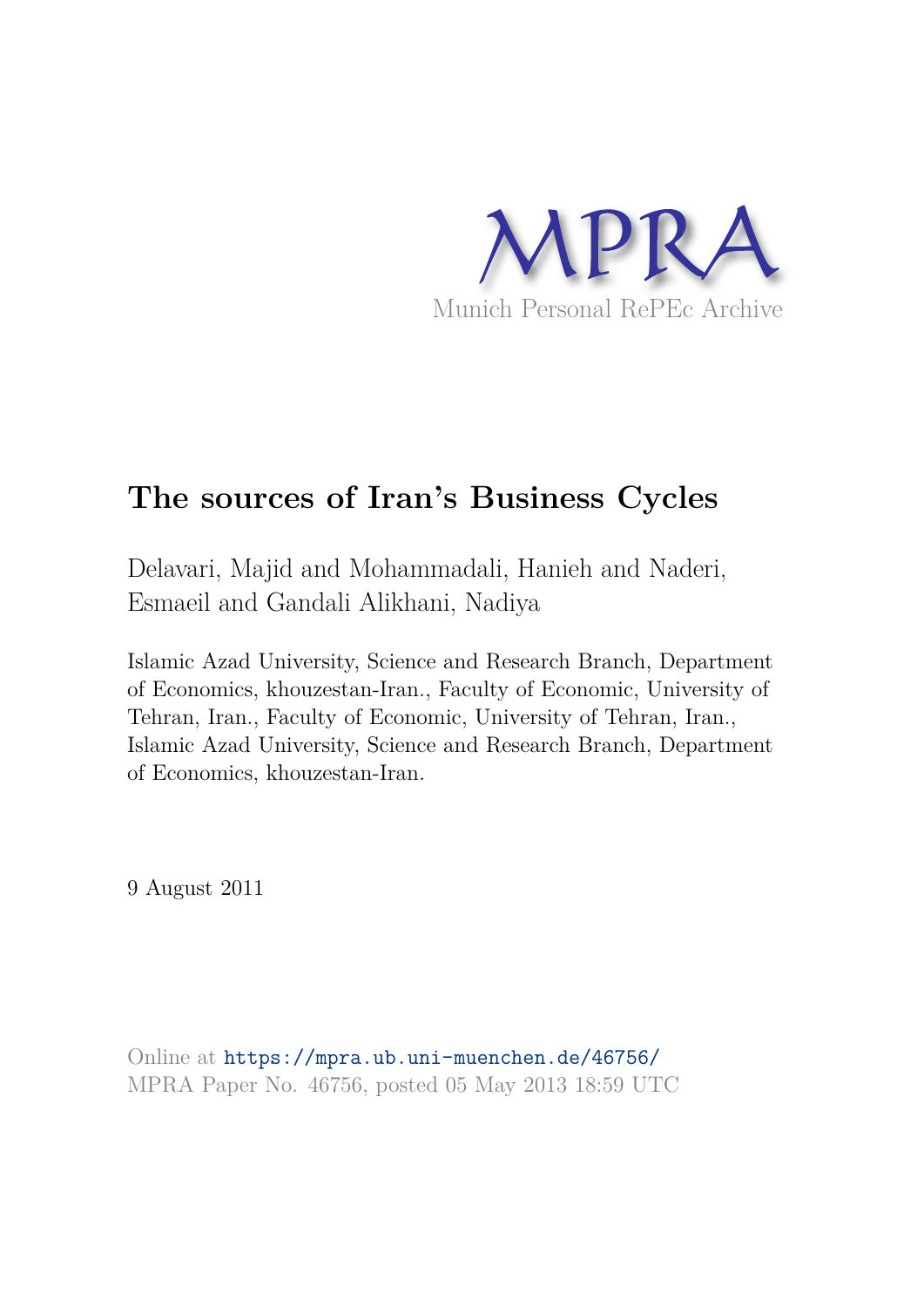## **The sources of Iran's Business Cycles**

#### **Majid Delavari**

*Assistant Professor of Department of Economics Science and Research Branch, Islamic Azad University, khouzestan-Iran.* Email: [Mjd\\_delavari@yhoo.com](mailto:Mjd_delavari@yhoo.com)

### **Hanieh Mohammadali**

*MA in Economics, Faculty of Economics, University of Tehran, Iran*. *(Corresponding Author)*  Email: [Hani\\_1982@yahoo.com](mailto:Hani_1982@yahoo.com)

## **Esmaeil Naderi**

 *MA in Economics, Faculty of Economic, University of Tehran, Iran.* Email: [Naderi.ec@ut.ac.ir](mailto:Naderi.ec@ut.ac.ir)

#### **Nadiya Gandali Alikhani**

*M.Sc. Department of Economics Science and Research Branch, Islamic Azad University, khouzestan-Iran.* Email: [N.Alikhani@khouzestan.srbiau.ac.ir](mailto:N.Alikhani@khouzestan.srbiau.ac.ir).

## **Abstract**

A business cycle is, in fact, fluctuations of macroeconomic variables and gross domestic product. These fluctuations play a substantial role in any country. Prosperity and depression have been the most impressive problem in Iranian economy during the last decades so government and politicians have always sought a remedy for alleviating its negative effects like inflation and unemployment. This study analyses the underlying causes of Iranian business cycles using structural auto regression (SVAR) in the period between 1965-2009. The findings of this research show that business cycle in oil exporting countries is affected by changes in oil revenues. To identifying how oil shocks spread through different variables we use Bernanke and Sims (1997) technique, imposing a set of long-run economic restrictions that are added to purely statistical restrictions of VAR. In the end, the hypothesis of the thesis verifies that the effect of fiscal policy in generating business cycles is much more than monetary policy and technological shock. But, bear in mind that the effect of technology shock in Iranian economy, in general, could not be ignored.

#### **JEL Classification:** E32،E52،E62،O39.

**Keywords:** Business Cycle, Fiscal Policy, Monetary Policy, Technology Shock.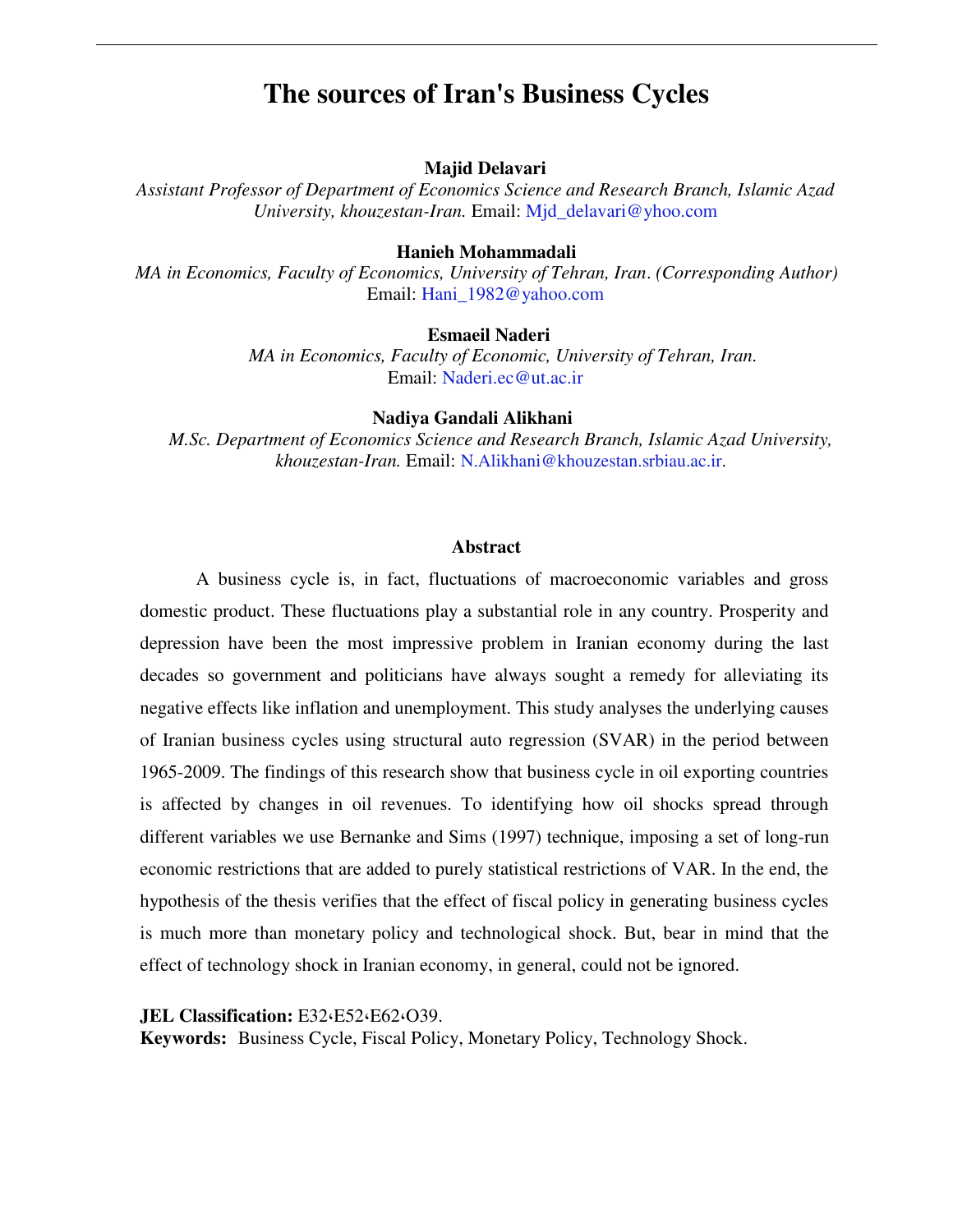## **1. Introduction**

Modern economies usually experience many ups and downs known as business cycles. Business cycles reflect the volatilities of production and macroeconomic variables in a country (Satyajit, 2000). These volatilities play an important role in the performance of economies. It is expected that production and employment would increase in prosperity period and would decline in the period of depression (Valentino and Dauten, 1987). During recession, however, unemployment and decline of production would lead to the spread of poverty and welfare decline as well as drop in people's living standards. Besides, as controlling unemployment and inflation is among the most important economic goals of governments and central banks in any country, understanding the economic factors affecting this phenomenon is imperative. Therefore, economic planning without a proper knowledge about the sources and roots of volatilities of GDP will be useless.

Six categories of theories including those Pre-Keynesian Theories of the Business Cycle, Keynes, and Keynesian business cycle theories, Freidman's business cycle, political business cycle theories, new classic theory of cycles, and new Keynesian business cycle theories can be mentioned with regard to the causes of the development of business cycles in economies (Hansen, 1951). Many of ideas about business cycle theories have been put forward before Keynes. Based on the classical economics, general condition is full employment equilibrium and, therefore, any distraction from it will be eliminated by the spontaneous performance of twin pillars in an economic system. Overall, theories proposed before Keynes can be examined under three categories including non-monetary cycle theories, monetary cycle theories, and supply theories of cycles. Non-monetary demand theories of business cycle focus on the non-monetary factors affecting the business cycle in terms of demand and can be divided into two subcategories of capital shortage theories proposed by Cassel (1918), Baranowsky (1913) and Aftalion (1913), and theories of innovation and investment opportunities by Robertson (1915) and Schumpeter (1927). Monetary demand theories of business cycle, on the other hand, are concerned with the role of monetary variables and interest rate as the main cause of the development of business cycles. From Hayek's perspective, and other followers of the Austrian School, during recession due to the decrease of the interest rate to lower than its natural rate, production will be beneficial; this will be the beginning of prosperity. Lauderdale is the first to pay attention to the role of fiscal policy as an influential factor in increasing the overall demand. Maltus (similar to Keynes) differentiates between the savings built up by an increase in profits and the savings as the result of decrease in expenditure cuts. According to Hobson's view, the cause of development of business cycles is unequal distribution of incomes which causes saving to be more than its ideal rate. Then in supply theories of business cycle, that's to say, Pigou's theory is the most important theory of psychological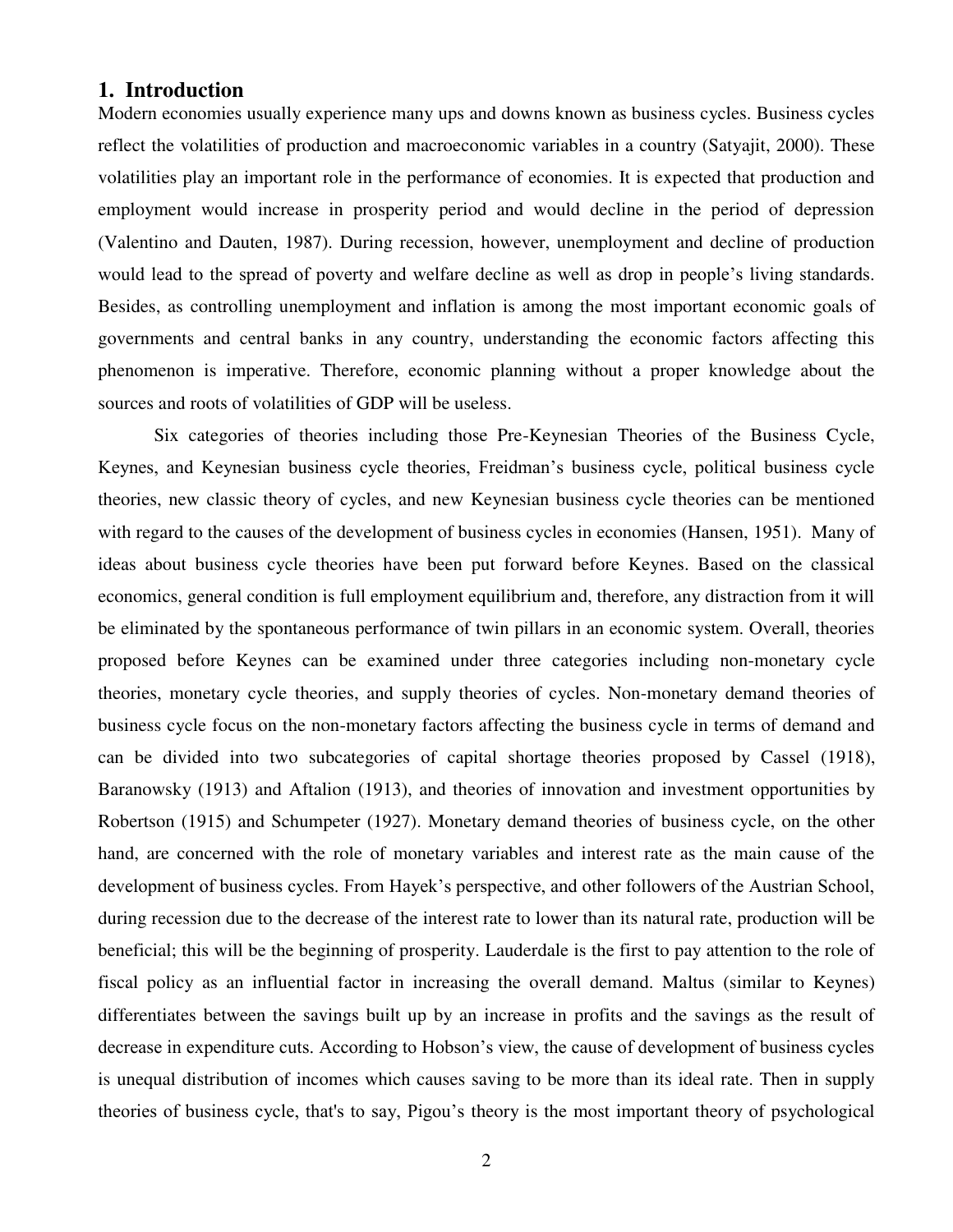cycle. According to him, the main reason for the creation of these waves or production more or less than needed, is incorrect estimation of the profits by firms (optimism or pessimism) (Gordon,1974). In general theory, Keynes' concern is to confirm that product equilibrium is less than full employment equilibrium and from his perspective the cause of business cycle are the changes in the marginal efficiency of capital. Overall, Keynes' theories about business cycle can be classified under two categories: multiplier-accelerator theories (Hansen, 1964; Samuelson, 1939 and Metzler, 1941) and Keynesian endogenous theories (such as those proposed by Kalecki, 1935 and Goodwin, 1951) Keynesian endogenous cycle theories. Freidman believes that business cycles pay attention to the effect of lags and have a monetary root (Dore, 1993). Finally, another branch of the theories proposed by economists such as Frey (1987) and Tullock (1967) focus on the interdependence between economy and politics. Governments and ruling groups take measures to improve their popularity by decreasing inflation and unemployment temporarily. New classic theories in the framework of continuous market clearing, rational expectations, and vertical aggregate supply, present two theories: Lucas theory and the real business cycle theory. Lucas examines the role of imperfect information of economic agents in existence of a business cycle. Real business cycle theory, on the other hand, focuses on the role of real factors such as technology shock, oil supply disruption, change of tastes, etc. in development of business cycle (Walsh, 1986). New Keynesian theories of business cycle pay attention to the factors related to demand side by emphasizing the existence of imperfectly competitive market (Dore, 1993).

All the factors influencing development of business cycles which can be extracted from these theories include factors stimulating demand, predicted and unpredicted monetary policies, political factors, etc. In line with this, and relying on the mentioned theoretical basis, Baldini (2005) in his study of business cycles of Venezuela attributed economic stability of this country to volatilities related to oil to a large extent. Examining the role of fiscal policies in business cycles of Portugal, Afsono and Ricardo (2009) also concluded that the positive shock of government spending has a negative effect on real GDP leading to substitution effect via a decrease in consumption and private sector investment. Franken and Parrado (2004) analyzed the reaction of Chilean business cycle to shocks using a VAR model. The results of this study indicated that real external shocks are the main source of volatilities of domestic economic activities especially the shocks related to foreign capital and demands of the external world. These shocks are followed by the monetary policy shocks. In their examination of the Chile's economy, Medina and Soto (2006) considered productivity shock as the main cause of business cycle. Fernandez and Hernandez (2006) estimated the economic effects of fiscal policies in Spain using a SVAR model. The results of their study showed that fiscal policies through increasing government expenditures are able to stimulate economic activities in the short term at the expense of increasing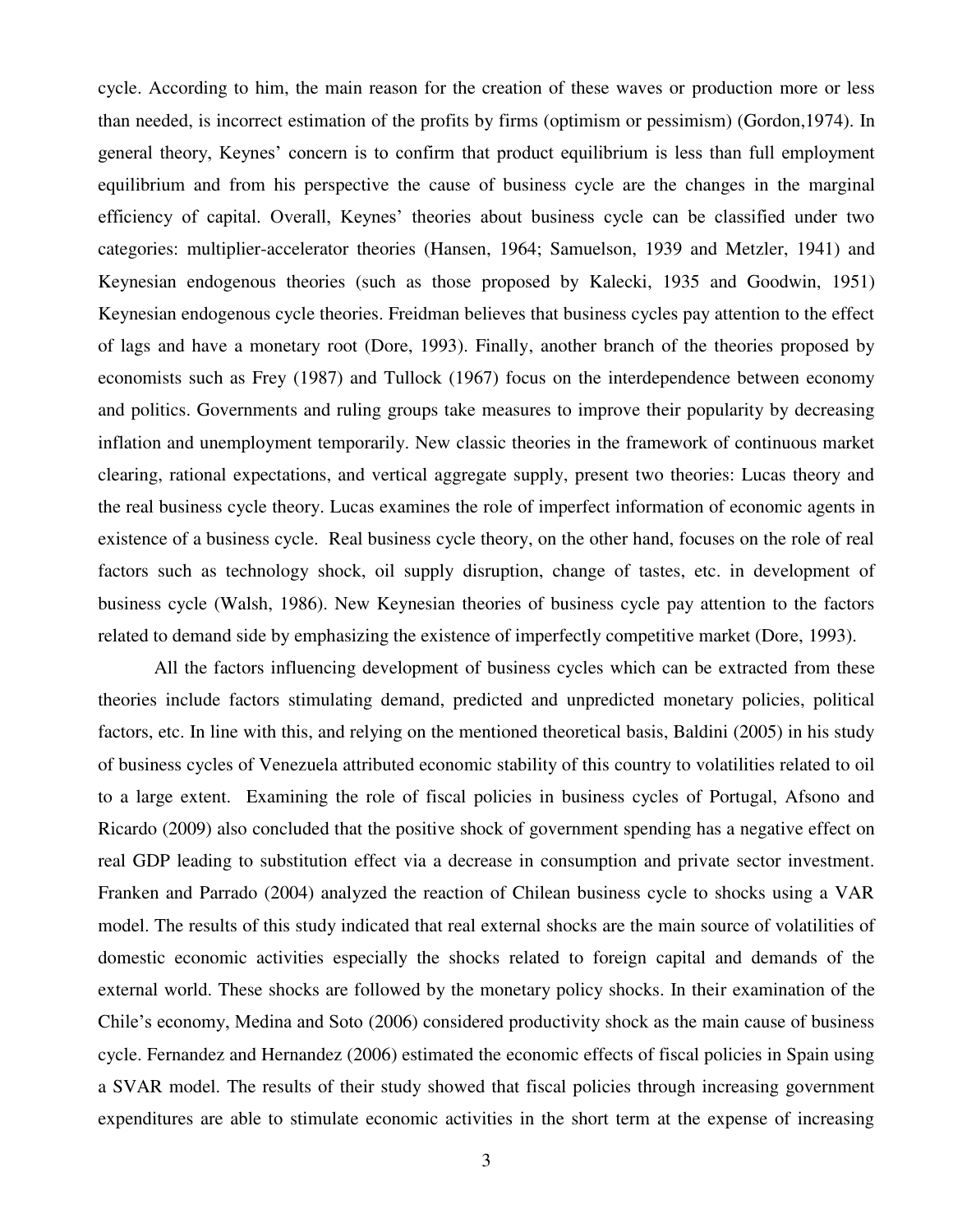inflation, more massive budget deficit and lower production in the medium term. Accordingly, considering the single product Iran's economy and its high susceptibility to oil revenues, it can be stated that the most important factor in making economy cyclic is oil price volatilities and, ultimately, oil revenues. It exerts its influence via monetary, financial, and technological mechanisms.

Therefore, the present paper is an attempt to examine the existence of business cycles in Iran's economy and analyze the causes and roots of its development in the framework of three classes of theories including Keynesian business cycles theories, Freidman's business cycle theory, and real business cycle theories. For this purpose, Structural Vector Auto Regressive (SVAR) model, which has become very popular in analyzing the sources of volatilities of business cycles and monetary movement mechanisms among the existing instruments, is used.

#### **2- Historical Analysis**

## **I. The Process of Changes in GDP during 1965-2009**

One of the indexes reflecting the amount of economic activity in any country is Gross Domestic Product which is the total value of final goods and services produced domestically during a period (in a single year). As it can be seen, up to 1974 the GDP has been picking up and after that when Islamic revolution happened its rate of growth has decreased to -7.3. By 1979, the negative rate of growth continues due to intensified political problems and issues such as the import and export markets being closed. In 1980 and 1981, the positive rate of growth up to 12.5 and 11.06 is clear respectively due to reopening of the factories and the government being put in its right position.

From 1984 till the end of 1988, because import and export market was closed and also due to the sanctions on Iran by other countries, decrease in the oil price in the world market, GDP declined severely by negative rates of growth during 1986, 1987, and 1988. Later on, by the government's change of policies for export and import and being incorporated in the first development plan (1989- 1993), the production market flourishes again and GDP experiences a high level of growth. The increase in the growth rate of GDP to 12.12 in 1991 was because of the Iraq-Kuwait crisis and a consequent increase in oil price in the world market. Following that, from 1993 to 1995 the rate of growth decreased again in a way that in 1994 it became 0.49 percent. After that period, the rate of growth reached 8.1 in 2002. This rate declined to 3.4 due to the sanctions imposed on Iran and an increase in the imports from China and a decrease in domestic production.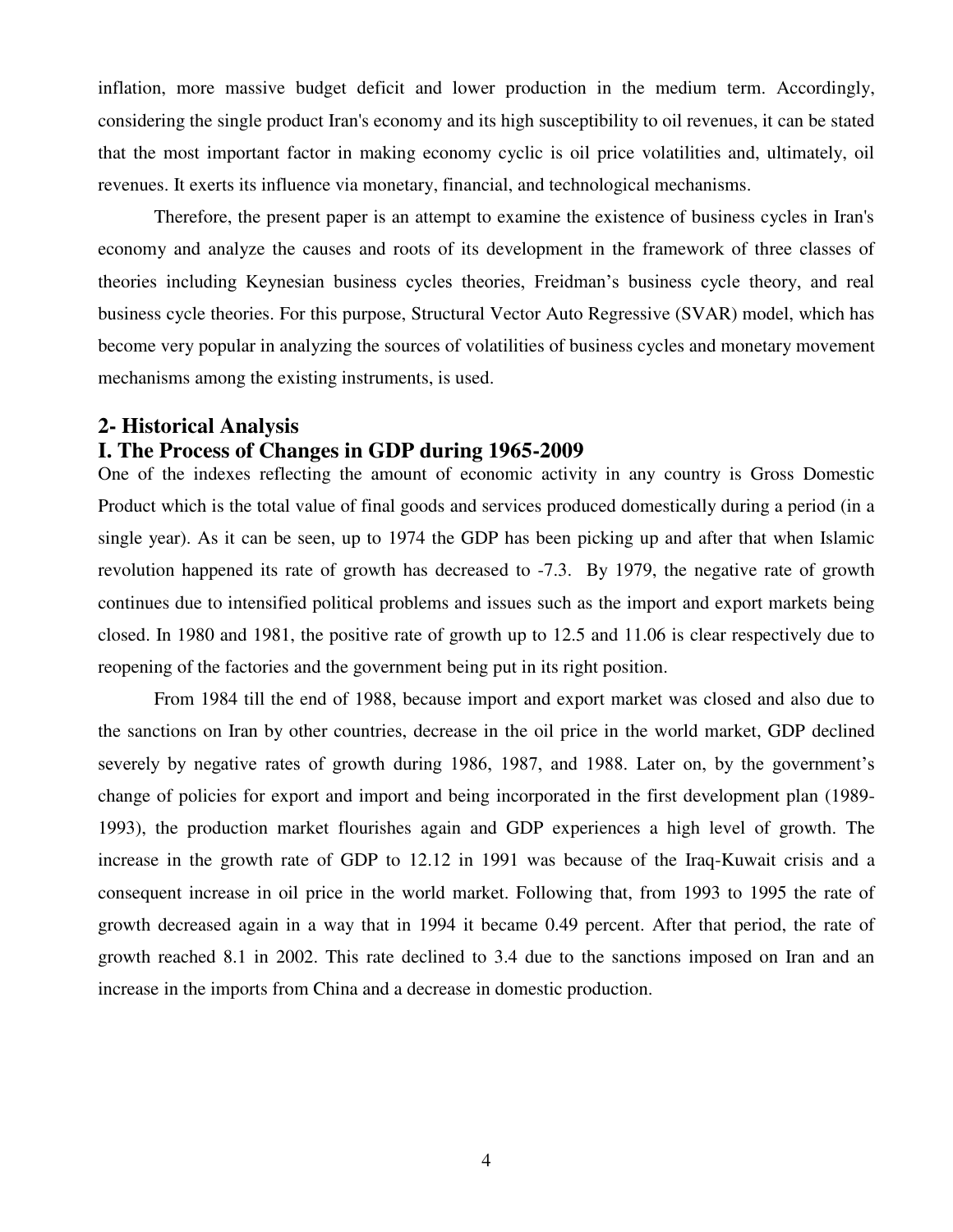

**Fig. 1.** GDP at Fixed Price in Billion Rials (National Currency) from 1965 to 2009

## **II. The Trend of Changes in Oil Revenues from 1965 to 2009**

Iran's economy has been living on oil revenues for a long time and in this way, oil sector has a vital role in economy and has always maintained its dominance over national economy in terms of commercial activities, production, investment, consumption, providing budgetary revenues, etc. and based on this any volatility in the amount of oil export or in its price has had dual effects: economic prosperity or recession.

The first oil shock happened when Arab oil-producing countries in OPEC decided to use oil as a political tool for putting pressure on the United States and the western countries during Arab-Israel war in 1973. Therefore, OPEC decreased its oil production to five million barrels. This decrease displayed itself in the form of a seven percent decrease in free production in the world. In this year, for several months oil price increase about 400 times. The prices resulting from measures taken by OPEC led to a decrease in demand for oil. These factors along with global recession led to a decrease in demand for oil and consequently a decrease in its price.

The second oil shock was provoked by Iran's oil export in 1978 with the outbreak of the Islamic revolution and following that by Iran-Iraq war. Iran's oil export in October of 1978 was about five million barrels a day. At the peak of the revolution, oil export decreased severely and it was completely stopped in December of 1978. Oil supply shortage along with concerns about impossibility of getting oil in the future led to a fast increase in its price from 13.5 dollars in January of 1979 to 35 dollars in January of 1980. This considerable increase in oil price gave rise to an increase in its supply, on the one hand, and the other countries reduced the volume of their oil purchases, on the other.

In 1980, economic sanctions and outbreak of war between Iran and Iraq resulted in a severe decrease in oil exports (from 1219.7 Billion Rials in 1979 to 888.8 Billion Rials in 1380) and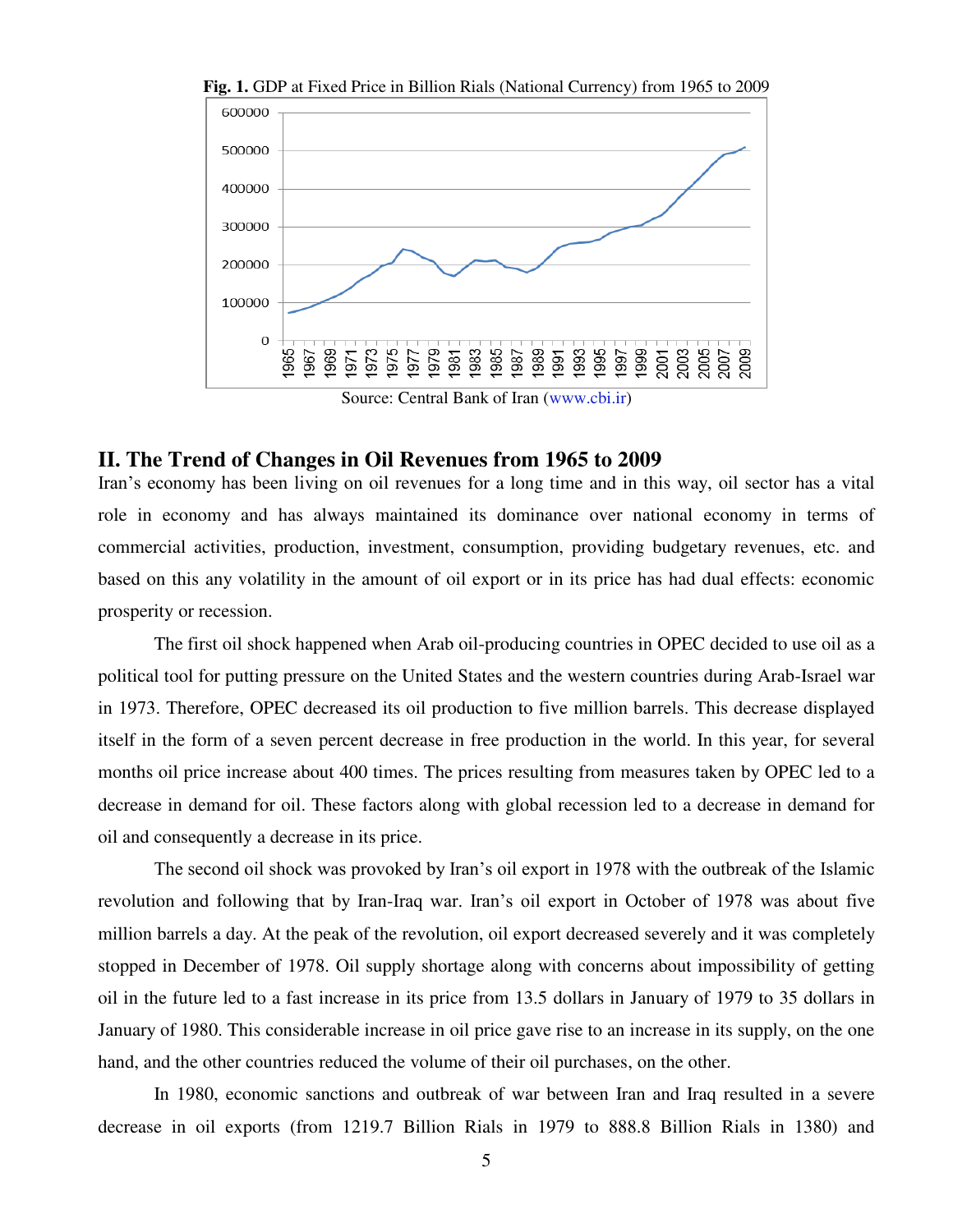consequently sources of foreign exchange became really limited. In 1982, owing to a relative mitigation of the problems related to oil export, foreign exchange earnings improved to a certain extent. In this year, these earnings rose from 12.5 Billion Rials to 20 Billion Rials in 1981. However, in 1984, with the falling trend of oil price, Iranian oil revenues started to decrease and reached its lowest level (less of 12 Billion Rials) in 1986. During the Persian Gulf War in 1989 and occupying of Kuwait by Iraqi army, the level of oil supply and export decreased quickly in the world markets. At the end of this year, world crude oil price rose from 16 dollars to 36 dollars a barrel.

Asian financial crisis in 1996 also had an influence on OPEC's oil production. Low demand and OPEC's unwillingness to decrease its production quotas once more exacerbate the decrease in oil prices in 1997. While world demand for oil was not in an appropriate condition and there had recently been only a small increase in demand, attack on World Trade Center towers in New York in September of 2001 exerted another shock to the oil market leading oil price to fall to 30 dollars thus decreasing foreign exchange earnings to 59448 Billion Rials.

Statistics show that increase in demand was about 100000 barrels a day in 2000. But, on the other hand, OPEC's increased production and, on the other hand, prediction of the continuation of this trend up to 2002 resulted in a lower pressure and concern about raising the prices. But concerns about outbreak of war in Iraq kept prices high until in 2002 oil revenues had a 43 percent increase compared to the previous year reaching 102626 Billion Rials. Oil for Food Program arranged by the United Nations for Iraq continued until 2002 creating limitations in oil supply.

2005 was a turning point in the history of world oil. In this year, oil price exceeded 50 dollars a barrel. Norway oil industry workers and sabotage in the pipeline and oil production stop warning in Nigeria can be mentioned as some of the causes of this high increase. In late August of 2004, Katrina Hurricane swept through the Mexican Gulf and oil price exceeded 70 dollars a barrel. Therefore, Iran's oil revenues exceeded 150400 Billion Rials. In  $12<sup>th</sup>$  of September in 2007, the sharp decline in America's oil reserves led oil price to become 80 dollars a barrel following the decreased interest rate in this country which caused oil price to rise to 95 dollars per barrel. In January of 2008, violations in Nigeria and the likely decrease in America's oil reserves, oil price became 100 dollars. At the end of this year, with a decrease in American oil reserves, OPEC's decision to maintain its oil production ceiling, positive economic growth in China, depreciation of the dollar, and also disruption in Nigeria's oil production increased oil price to 135 dollars. Therefore, oil revenues reached 173519 and 215650 Billion Rials in 2007 and 2008 respectively.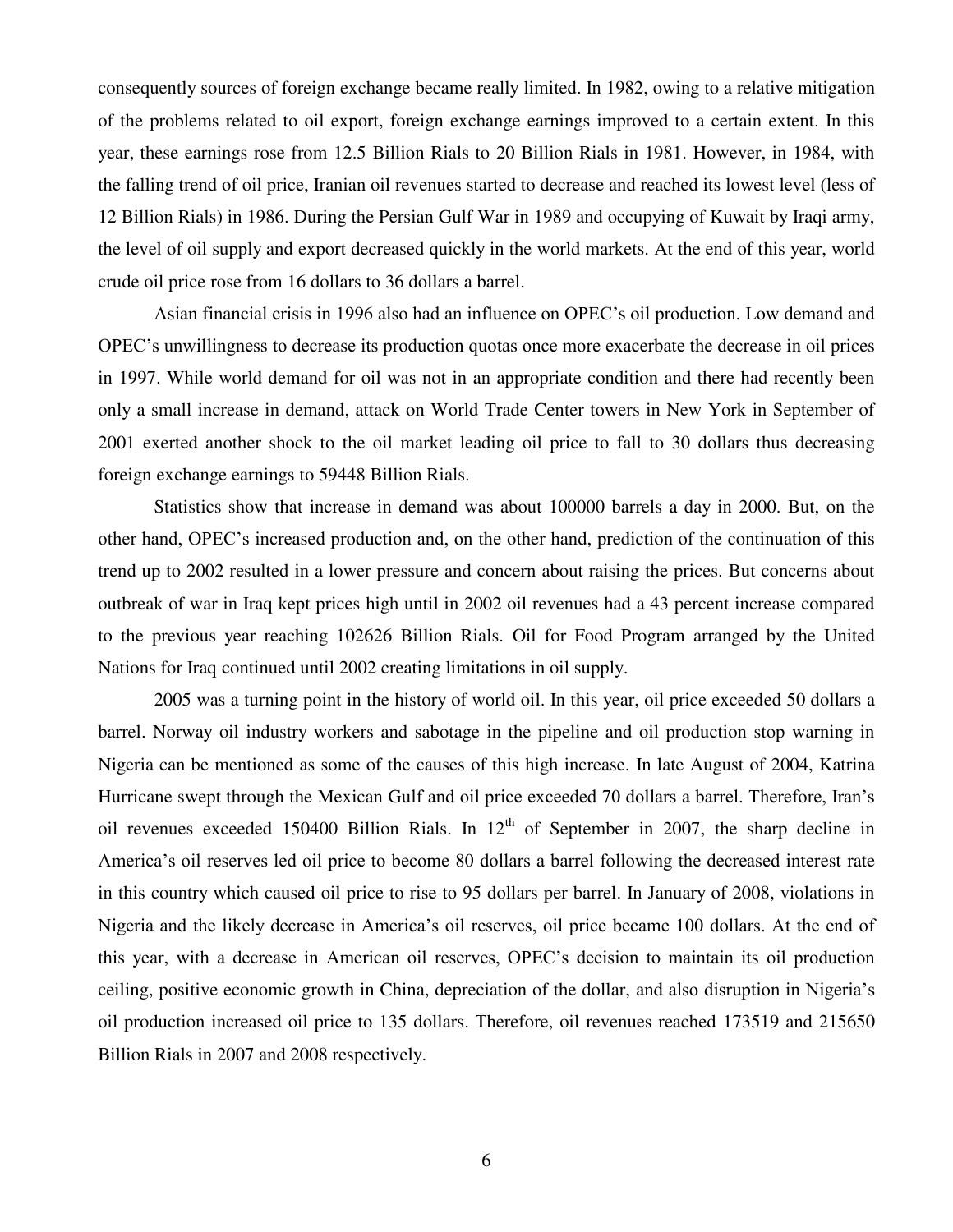

**Fig. 2.** Oil Income in Rials during 1965-2009

Source: Central Bank of Iran (www.cbi.ir)

## **3- Empirical Results**

During the last four decades, Iran's GDP has experienced many ups and downs in a way that internal and external factors have had an important role in its direction. Oil revenues are in fact the major cause of the development of business cycles. Oil is the most important export good in Iran and the major part of foreign exchange earnings and a major part of the country's budget is provided by revenues from oil export. Therefore, oil revenues practically influence fiscal policies and along with it fiscal policies are also influenced. Besides, enhancing efficiency of total production factors can be affected by importing intermediate and capital goods from advanced countries or by foreign investment. Therefore, in this study it is hypothesized that business cycles in Iran are influenced by fiscal and monetary policies and technology shock. Structural Vector Auto Regressive (SVAR) model has five variables including GDP, government expenditures (TGC), as an index of fiscal policies, money supply (M1), as an index of monetary policy, importing intermediate and capital goods (IM), and oil revenues (OIL) as an exogenous factor. The time range of this study was from 1965 to 2009 in an annual basis. In analyzing VAR, an important issue is the identification of the shocks of every equation from the residuals of reduced forms. For this purpose, in experimental literature on VAR models, different solutions have been suggested. For example, Sims (1997) suggested using a form of a lower triangular matrix. The problem with this method is that results are sensitive to the order of variables. Another approach for identification structural shocks is to use structural restrictions or the well-known model of Structural Vector Auto Regressive used in the present study. The main feature of SVAR models is their focus on the role of shocks in dynamicity of a model for the purpose of identification.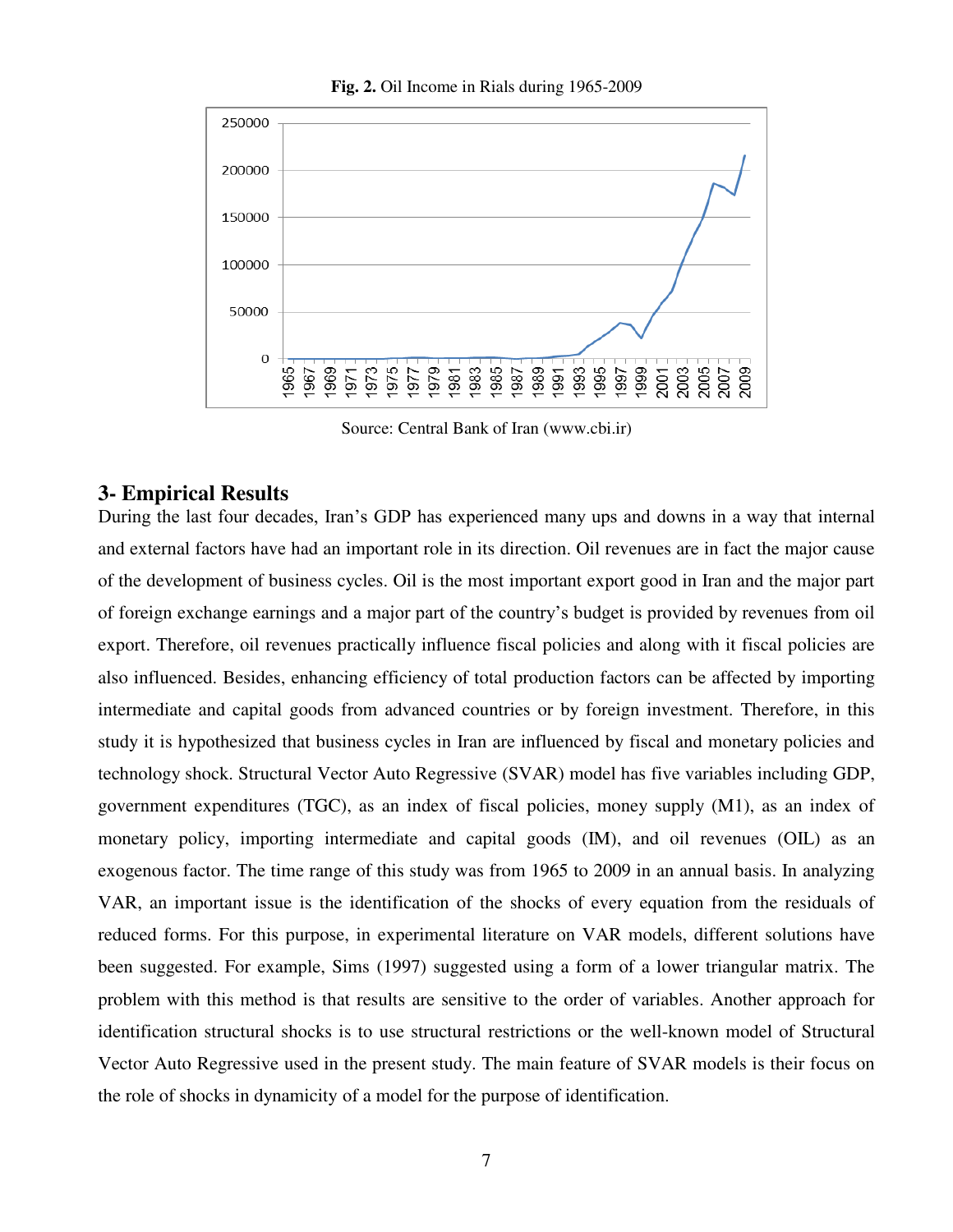In the structural VAR approach, no restrictions are imposed on the structure of lags. These patterns clearly have an economic logic for taking these restrictions into account. With regard to GDP, it can be stated that based on the previous studies on Iranian economy, this variable is almost influenced by all the variables of the model but the money supply (M1) due to neutrality of money. On the other hand, considering the mechanisms of the government and the central bank for spending the oil revenues, the government provides the central bank with the foreign exchange earnings and following that central bank injects national currency into the economy in the form of capital and current budgets. Furthermore, due to the prominent role of the government in Iran's economic environment, the relationship between technology imports and government expenditures seems to be logical. Considering the restrictions mentioned above, structural equations between shocks of the VAR model and structural shocks will be as follows:

$$
C(1)U_{GDP} + C(2)U_{TGC} + C(7)U_M = \varepsilon_{GDP}
$$
\n<sup>(1)</sup>

$$
C(3)U_{TGC} + C(5)U_{M1} = \varepsilon_{M1}
$$
 (2)

$$
C(4)U_{TGC} + C(6)U_{M1} = \varepsilon_M
$$
\n<sup>(3)</sup>

The results of estimation of SVAR matrix coefficients have been presented in Table 1. Based on the table, the mark of all the coefficients is as predicted and all the coefficients are meaningful in the long term at 0.5 level of significance.

|                                  | Coefficient | Std. Error | z-Statistic | Prob.  |  |  |
|----------------------------------|-------------|------------|-------------|--------|--|--|
| C(1)                             | 0.113322    | 0.017268   | 6.562411    | 0.0000 |  |  |
| C(2)                             | 0.329356    | 0.035936   | 9.165151    | 0.0000 |  |  |
| C(3)                             | 0.109455    | 0.016969   | 6.450372    | 0.0000 |  |  |
| C(4)                             | 0.645039    | 0.070380   | 9.165151    | 0.0000 |  |  |
| C(5)                             | 1.189190    | 0.129751   | 9.165151    | 0.0000 |  |  |
| C(6)                             | 0.821446    | 0.106661   | 7.701486    | 0.0000 |  |  |
| C(7)                             | 0.078123    | 0.008524   | 9.165151    | 0.0000 |  |  |
| Log likelihood                   | 161.3932    |            |             |        |  |  |
| LR test for over-identification: |             |            |             |        |  |  |
| $Chi-square(3)$                  | 1.877938    |            | Probability | 0.5981 |  |  |

**Table 1.** The Results of SVAR Model

Source: Research Findings

Based on the  $\chi^{\prime}$  statistics, the hypothesis related to testing over-identified-level restrictions is not rejected at 0.5 level of significance. Therefore, it can be accepted that the identified restrictions for the system are all valid and are not extra restrictions which are limiting for the system. Considering the fact that the SVAR system has appropriate statistical characteristics and that the mark of all the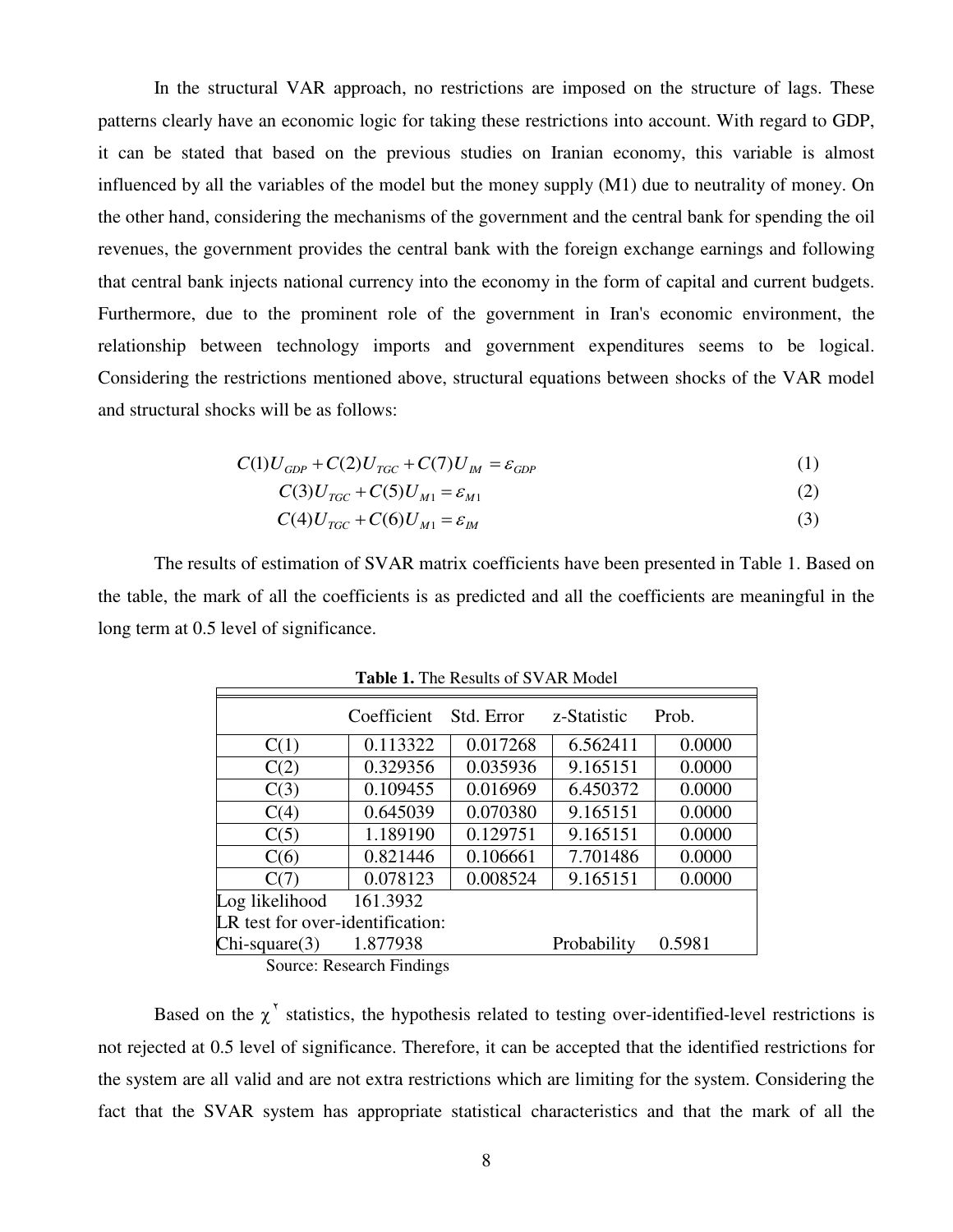coefficients are consistent with theoretical expectations, the shocks resulting from the system can be interpreted as the structural shocks of each equation and response-impulse functions of the system can be stipulated based on them. According to the research hypothesis, the main source of the shocks is oil revenues, but the main direction of transfer of these shocks is via the government's budget, money supply (M1) and technology imports. Therefore, response functions will be stipulated by including shocks of government expenditures, money and technology. The shocks of the above graphs are indicative of the reaction of GDP to the shocks resulting from variables of the system. It can be observed that monetary shocks act as anti-production due to the inflation-producing effects they have. Besides, the main cause of the negative effects of technology on GDP can be the low efficiency of capital in Iran and unprincipled maintenance inconsistent with the standards.



**Fig. 1.** Response Stimulus Functions

Furthermore, analysis of variance decomposition determines the relative importance of any of the shocks affecting the product fluctuations.

| <b>Table 2.</b> Allalysis of valiance of ODF |          |          |          |          |          |  |  |  |
|----------------------------------------------|----------|----------|----------|----------|----------|--|--|--|
| Period                                       | S.E.     | Shock1   | Shock2   | Shock3   | Shock4   |  |  |  |
|                                              | 0.049025 | 32.40660 | 25.19224 | 20.05322 | 22.34794 |  |  |  |
| 2                                            | 0.076776 | 24.15667 | 40.98091 | 16.44545 | 18.41697 |  |  |  |
| $\mathbf{R}$                                 | 0.093049 | 20.58537 | 45.56956 | 19.20795 | 14.63712 |  |  |  |
| 4                                            | 0.099457 | 19.75989 | 46.97608 | 20.13511 | 13.12892 |  |  |  |
| 5                                            | 0.100922 | 19.91694 | 46.75026 | 20.31363 | 13.01917 |  |  |  |

**Table 2.** Analysis of variance of GDP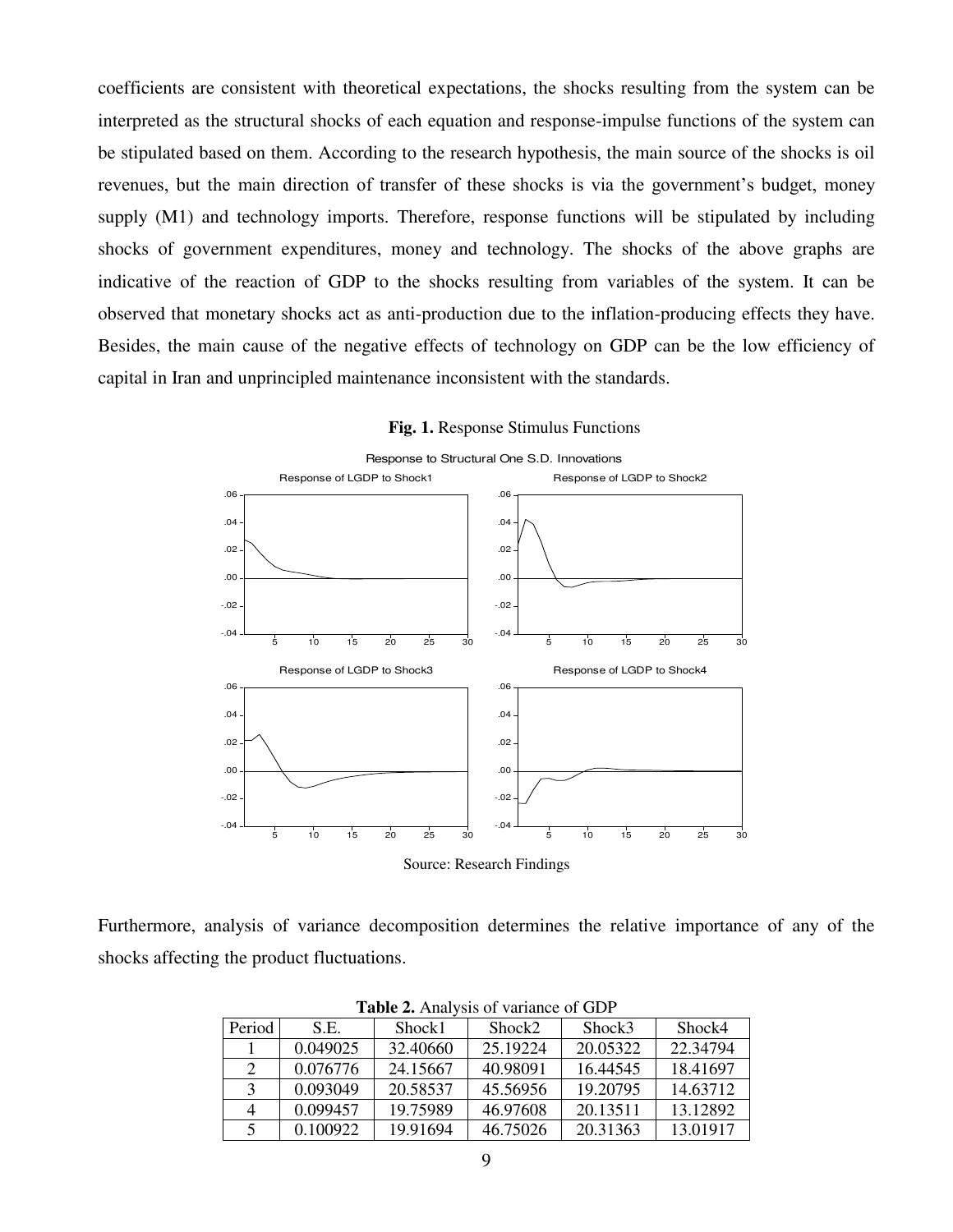| 6                         | 0.101342 | 20.11875 | 46.36899 | 20.15043 | 13.36183 |  |  |
|---------------------------|----------|----------|----------|----------|----------|--|--|
| 7                         | 0.102168 | 20.03077 | 45.95800 | 20.41419 | 13.59705 |  |  |
| 8                         | 0.103201 | 19.79488 | 45.41000 | 21.25766 | 13.53745 |  |  |
| 9                         | 0.104085 | 19.55746 | 44.83567 | 22.27117 | 13.33569 |  |  |
| 10                        | 0.104732 | 19.36029 | 44.36506 | 23.09804 | 13.17661 |  |  |
| 11                        | 0.105177 | 19.20957 | 44.03493 | 23.65410 | 13.10140 |  |  |
| 12                        | 0.105474 | 19.10288 | 43.82463 | 24.00373 | 13.06877 |  |  |
| 13                        | 0.105673 | 19.03098 | 43.69722 | 24.22572 | 13.04608 |  |  |
| 14                        | 0.105807 | 18.98356 | 43.61878 | 24.37116 | 13.02650 |  |  |
| 15                        | 0.105894 | 18.95314 | 43.56732 | 24.46761 | 13.01193 |  |  |
| 16                        | 0.105948 | 18.93442 | 43.53231 | 24.53026 | 13.00300 |  |  |
| 17                        | 0.105981 | 18.92330 | 43.50891 | 24.56943 | 12.99836 |  |  |
| 18                        | 0.106001 | 18.91678 | 43.49379 | 24.59330 | 12.99613 |  |  |
| 19                        | 0.106013 | 18.91289 | 43.48413 | 24.60811 | 12.99487 |  |  |
| 20                        | 0.106021 | 18.91043 | 43.47778 | 24.61792 | 12.99387 |  |  |
| 21                        | 0.106027 | 18.90872 | 43.47334 | 24.62498 | 12.99296 |  |  |
| 22                        | 0.106031 | 18.90740 | 43.46999 | 24.63047 | 12.99214 |  |  |
| 23                        | 0.106034 | 18.90632 | 43.46731 | 24.63494 | 12.99143 |  |  |
| 24                        | 0.106037 | 18.90541 | 43.46509 | 24.63868 | 12.99082 |  |  |
| 25                        | 0.106039 | 18.90462 | 43.46322 | 24.64185 | 12.99031 |  |  |
| 26                        | 0.106041 | 18.90394 | 43.46161 | 24.64459 | 12.98986 |  |  |
| 27                        | 0.106043 | 18.90335 | 43.46022 | 24.64696 | 12.98948 |  |  |
| 28                        | 0.106045 | 18.90282 | 43.45901 | 24.64903 | 12.98914 |  |  |
| 29                        | 0.106046 | 18.90236 | 43.45796 | 24.65084 | 12.98884 |  |  |
| 30                        | 0.106047 | 18.90196 | 43.45704 | 24.65243 | 12.98857 |  |  |
| Factorization: Structural |          |          |          |          |          |  |  |

Source: Research Findings

In the first period, 25 percent of the GDP changes were related to fiscal policies, 20 percent caused by monetary policies, 22 percent due to technology shock, and 32 percent was attributable to other factors which are latent in the structure of the GDP itself. During the time, the share of the shock caused by financial and monetary policy in the changes in GDP increased and the role of other factors became less significant. Overall, it can be stated that in this model monetary and financial variables have been collectively able to explain 70 percent of the volatilities created in Iran's GDP, but they make the largest contribution to explaining economic volatilities of government expenditures.

## **4- Conclusion**

The findings from the model show that this model can best explain the causes of shaping of business cycles in Iran. Furthermore, the results confirm previous studies in terms of the nature of business cycles due to fiscal policy in developing countries. The overall conclusion of the model developed for Iran's economy is indicative of the fact that although both political tools, i.e., both fiscal and monetary policies have a more influential role in creation of business cycles, but the shocks to the fiscal tools (fiscal policy-making) have the largest effect on GDP changes and changes in fiscal policies have a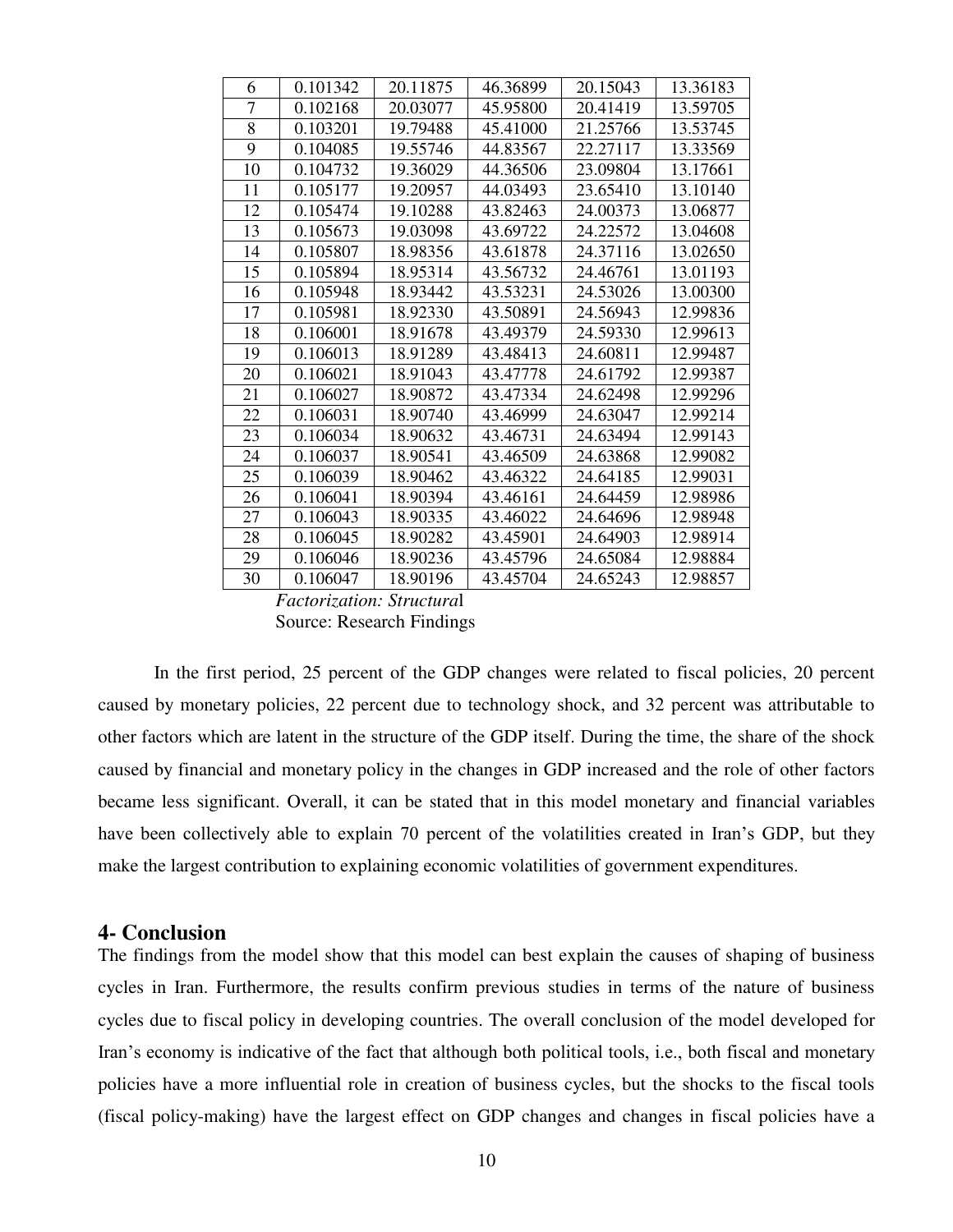higher explanatory power compared than monetary policies. And importing investment and intermediate goods act as a channel for transferring technology and considering the structural problems afflicting the Iranian economy and its susceptibility to the importing these goods, they affect development of business cycles. Based on these findings, as a policy recommendation it can be stated that supervision over how to fix government's budget deficit, improving the taxation system for the purpose of decreasing government's dependence on oil revenues and overall decreasing the vulnerability of long-term economic growth to volatility of foreign exchange earnings (caused by the dominance of oil revenues over fiscal policies and government's monetary measures) can help to control the undesirable effects of oil shocks on the country's economy.

## **5- References**

- [1] Afonso, A., Sousa, R.M., 2009, **"**The Macroeconomic Effects of Fiscal Policy in Portugal: a Bayesian SVAR Analysis", Working pape[rs](http://econpapers.repec.org/paper/iseisegwp/) from [Department of Economics at the School of](https://aquila.iseg.utl.pt/aquila/departamentos/EC)  [Economics and Management \(ISEG\), Technical University of Lisbon.,](https://aquila.iseg.utl.pt/aquila/departamentos/EC) (2009/09), PP. 1-28.
- [2] Aftalion, A. 1913. "Les Crises Périodiques de Surproduction". Marcel Riviere.
- [3] Alesina, A., Campante, F.R., Tabellini, G., 2008, "Why is Fiscal Policy Often Procyclical?", Journal of the European Economic Association, 6(5), PP. 1006–1036.
- [4] Bagliano, F.C., Favero, C.A., 1998, "Measuring Monetary Policy with VAR Models: An Evaluation", European Economic Review, 42(6), PP. 1069–1112.
- [5] Baldini, A., 2005, "Fiscal Policy and Business Cycles in an Oil-Producing Economy: The Case of Venezuela", IMF Working paper, No. (WP/05/237), PP. 1-42.
- [6] Baranowsky, T. 1913. "Les Crises Industrielles en Angleterre". M. Giard & E. Briere.
- [7] Barro, R., 1977, "Unanticipated Money Growth and Unemployment in the United States", American Economic Review, 67(2), PP. 101-115.
- [8] Bernanke, B.S., Gertler, M., Watson, M., 1997, "Systematic Monetary Policy and the Effects of Oil Price Shocks", Brookings Papers on Economic Activity, (1), PP. 91–157.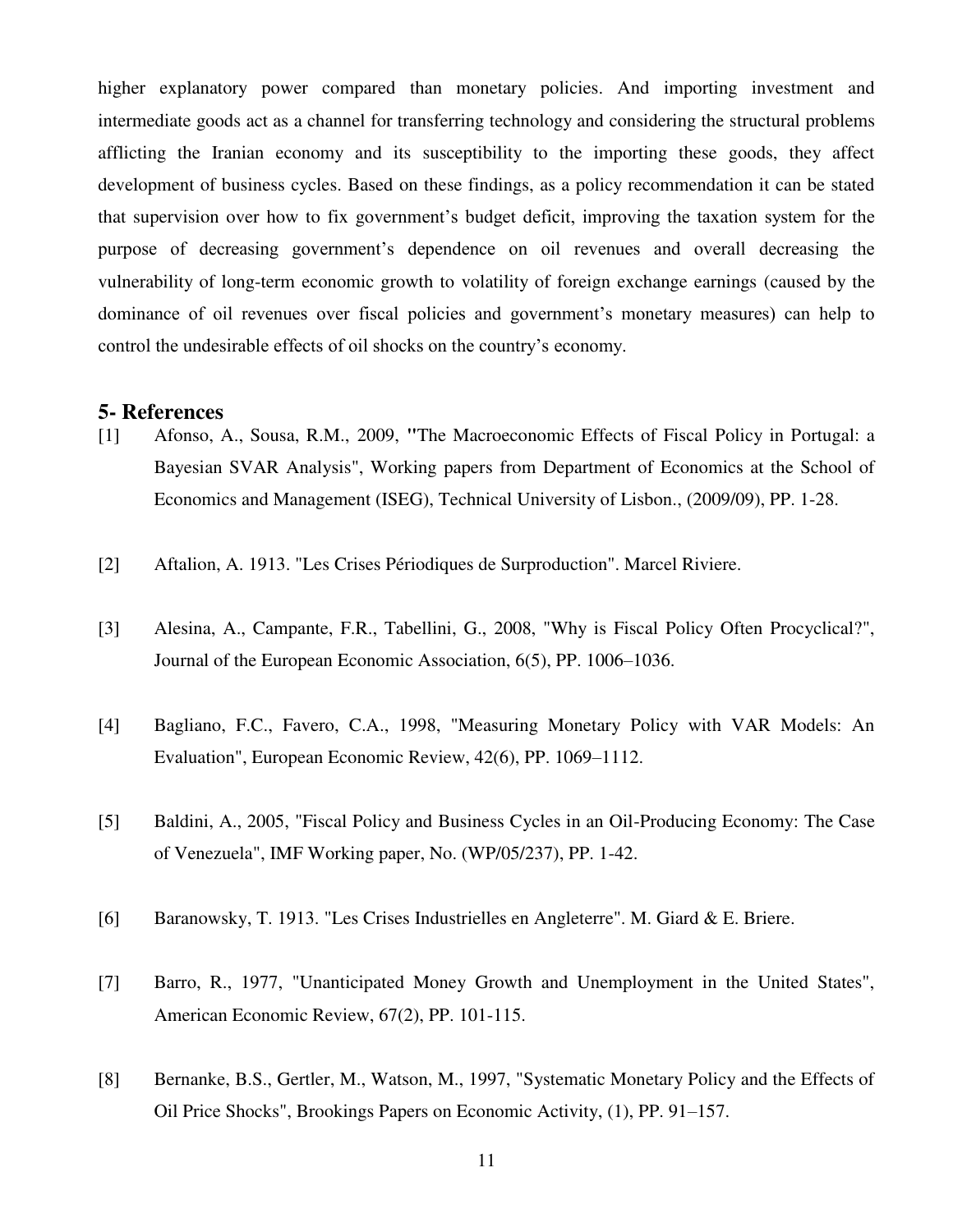- [9] Bry, G., Boschan, G., 1971, "Cyclical Analysis of Time Series, Selected Procedures & Computer Programs", Publisher: National Bureau of Economic Research (New York).
- [10] Burns, A.M., Mitchell, W.C., 1947,"Measuring Business Cycles",, Publisher: National Bureau of Economic Research (New York).
- [11] Cassel, G. 1918. "The Theory of Social Economy". 5th ed. Trans. by S. Barron. New York: Harcourt, Brace.
- [12] Chatterjee, S., 2000, "From Cycles to Shocks: Progress in Business-Cycle Theory", Federal Reserve Bank of Philadelphia, Business Review (March/April), PP. 1-11.
- [13] Dore, M.H.I., 1993, "The Macrodynamics of Business Cycles: A Comparative Evaluation", Publisher: Blackwell (Cambridge MA and Oxford UK).
- [14] Evans, M.k. 1969, "Macroeconomic activity: Theory, Forecasting and Control", Publisher: Harper and Row (New York, Evanston and London).
- [15] Fernandez, F.D.C., Cos, P.H.D., 2006, "The Economic Effects of Exogenous Fiscal shocks in Spain: a SVAR approach", European Central Bank Working Paper, (647), PP. 1-53.
- [16] Franken, H., Le Fort, G., Parrado, E., 2004, "Business Cycle Responses and Resilience of the Chilean Economy during the Last Fifty Years", Eight Annual Conference of the Central Bank of Chile.
- [17] Frey, B.S., 1978, "Politico-Economic models and Cycles", Journal of Public Economics. (9), PP. 203-220.
- [18] Goodwin, R. M. 1951. "The Non-linear Accelerator and the Persistence of the Business Cycle". Econometrica 19.1, PP. 1-17.
- [19] Gordon, A.R., 1951, "Business Fluctuations", Publisher: Harper and Row (New York, Evanston and London).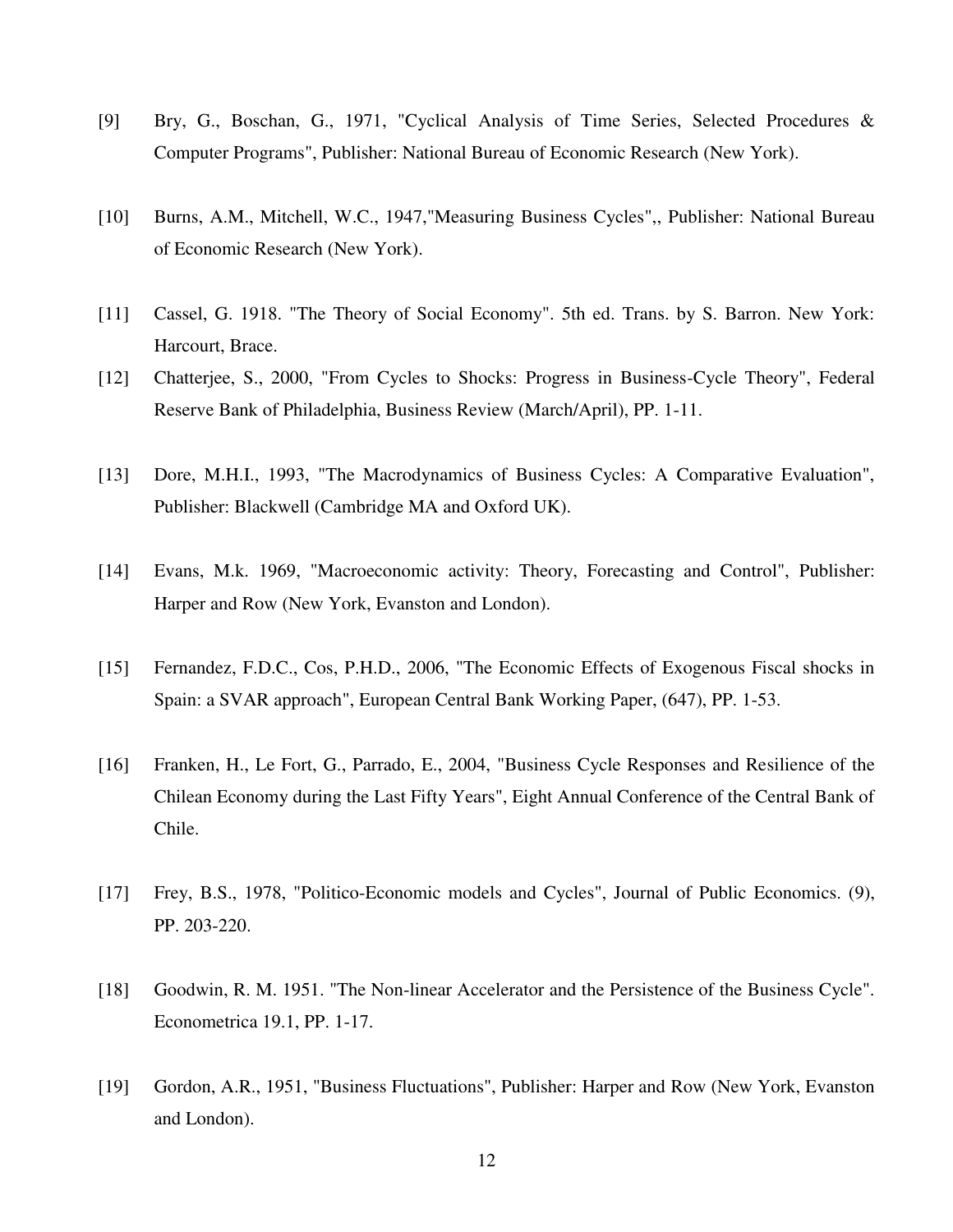- [20] Gordon, R.J. 1974. "Milton Friedman's Monetary Framework: A Debate with His Critics", Univ. of Chicago Press.
- [21] Gottschalk, J., 2001, "An Introduction into the SVAR Methodology: Identification, Interpretation and Limitations of SVAR models", Kiel Working Paper, (1072), PP. 1-42.
- [22] Hansen, A., 1951, "Business Cycles and National Income", Publisher: W. W. Norton & Company (New York).
- [23] Huffman, G.W., 1994, "A Primer on the Nature of Business Cycles", Federal Reserve Bank of Dallas, Economic Review, (First Quarter), PP. 27-41.
- [24] Kaminsky, G.L., Reinhart, C.M., Vegh, C.A., 2005, "When it Rains, it Pours; Procyclical Flows and Macroeconomics Policies", Publisher: National Bureau of Economic Research Macroeconomics Annual (MIT Press).
- [25] Kalecki, M. 1935. "A macrodynamic theory of the business cycle". Econometrica 3, PP. 327– 44.
- [26] Kyun, K., 1988, "Equilibrium Business Cycle Theory in History Perspective", Cambridge University Press.
- [27] Kydland, F.E., Prescott, E.C., 1990, "Business Cycles: Real Facts and a Monetary Myth", Federal Reserve Bank of Minneapolis, Quarterly Review (spring), PP. 3-18.
- [28] McCallum, B.T., 1986, "On Real and Sticky-Price Theories of the Business Cycle", Money, Credit and Banking, 20(3), PP. 359-478.
- [29] Medina, J., Soto, Claudio. 2006."Model for Analysis and Simulations: A Small Open Economy DSGE for Chile", Central Bank of Chile.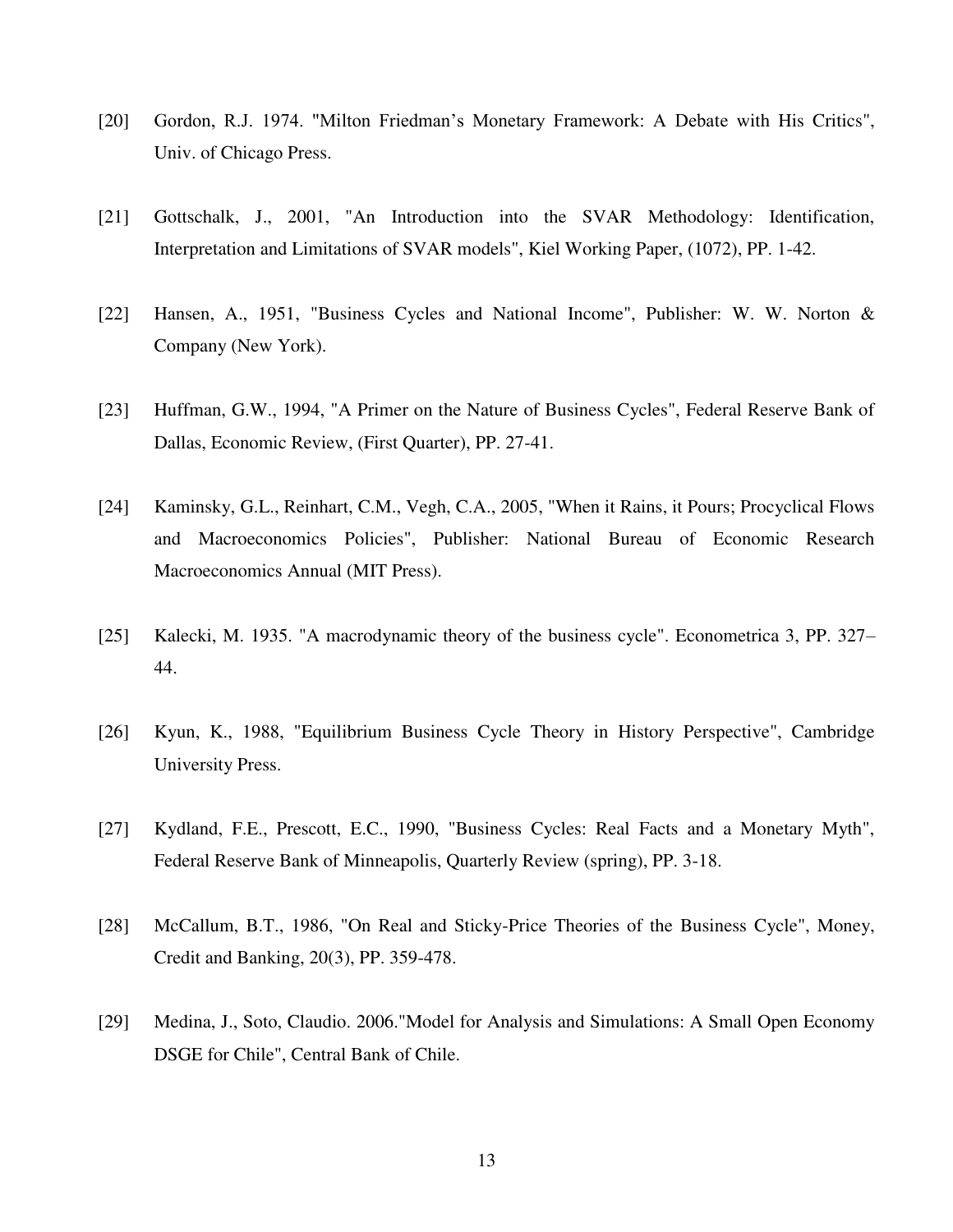- [30] Metzler, L. A. 1941. "The nature and stability of inventory cycles". The Review of Economics and Statistics 23 (3), PP.113–129.
- [31] Minford, P., Peel, D., 1982, "The Political Theory of the Business Cycle", European Economic Review, (17), PP. 253-270.
- [32] Robertson, D.H. 1915. "Study of Industrial Fluctuation: An Enquiry into the Character and Causes of the So-Called Cyclical Movements of Trade". P.S. King.
- [33] Saez, F.J., Push, L.A., 2002, "Trade Shocks and Aggregate Fluctuations in an Oil-Exporting Economy", IMF Working paper, (WP/05/205), PP. 1-26.
- [34] Samuelson, P. 1939. "Interactions between the multiplier analysis and the principle of acceleration", Review of Economic Statistics, 21, PP. 75–8.
- [35] Schumpeter, J.A., 1927, "The Explanation of the Business Cycle." Economica, PP. 286-311, in Essays of J.A. Schumpeter, edited by Richard V. Clemence, Cambridge: Addison-Wesley Press, 1951, PP. 21-46.
- [36] Schumpeter, J. A. 1927. "The Explanation of the Business Cycle". Economica 7, December, PP. 286- 311.
- [37] Schumpeter, J.A., 1939, "Business Cycles". Publisher: McGraw-Hill Book Company (New York).
- [38] Sims, C.A., 1980, "Macroeconomics and Reality", Econometria. 48(1), PP. 1-48.
- [39] Snowdon, B., Vane, H., Wynarczyk, P., 1995, "A Modern Guide to Macroeconomics: an introduction to competing schools of thought", Publisher: Edward Elgar Publishing.
- [40] Tullock, G. 1976. "The Welfare Costs of Tariffs, Monopolies, and Theft". Western Economic Journal 5(3), PP. 224-237.